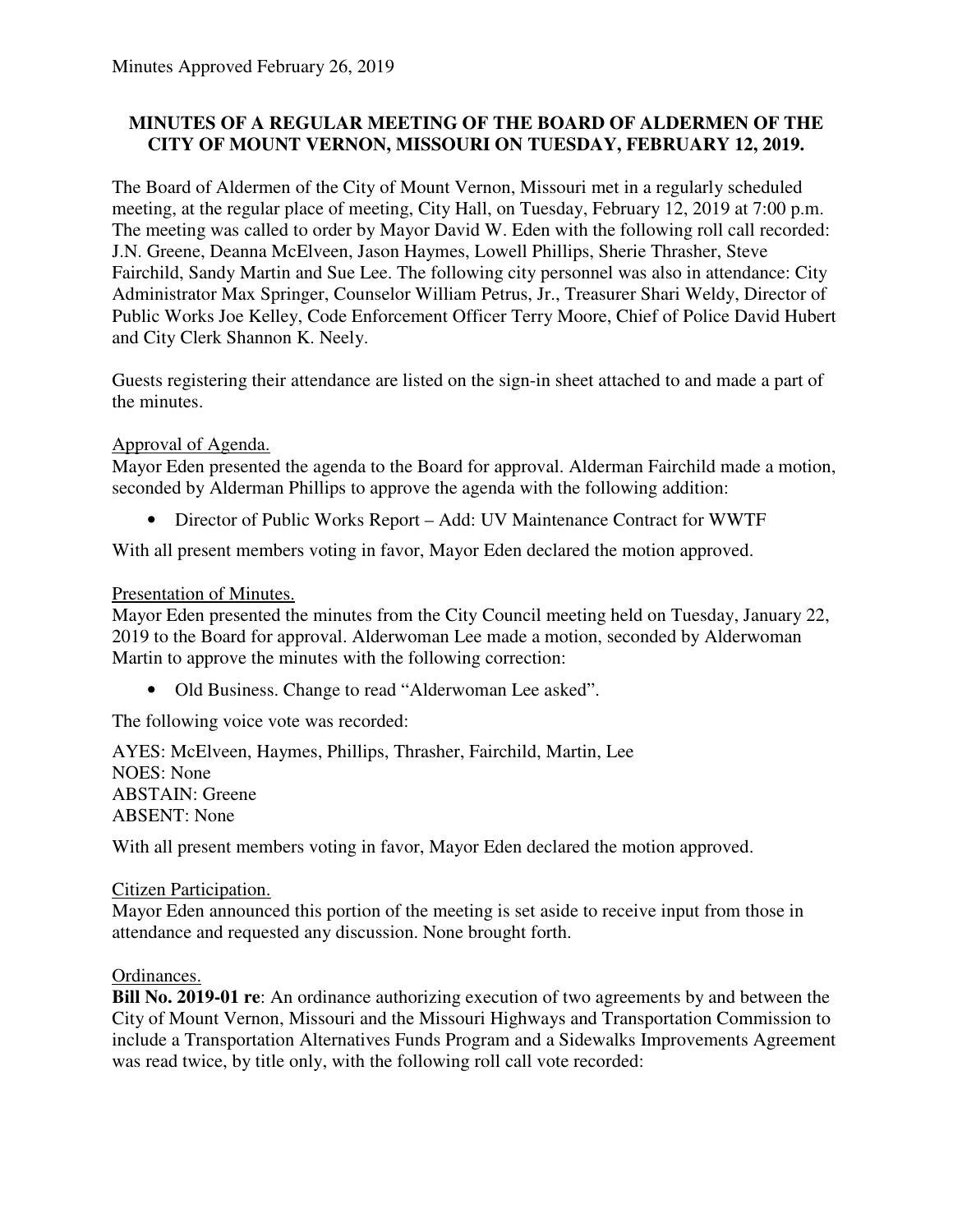Minutes Approved February 26, 2019

First Reading: AYES: Greene, McElveen, Haymes, Phillips, Thrasher, Fairchild, Martin, Lee NOES: None ABSTAIN: None ABSENT: None

Second Reading: AYES: Greene, McElveen, Haymes, Phillips, Thrasher, Fairchild, Martin, Lee NOES: None ABSTAIN: None ABSENT: None

Bill No. 2019-01 was declared passed and sent to the Mayor for signature. Bill No. 2019-01 thus became Ordinance Number 14.301.

**Bill No. 2019-02 re**: An ordinance amending the Mount Vernon Municipal Code at Chapter 405 Attachment 1, Table of Permitted Uses, regarding Warehouses, Residential Storage was read twice, by title only, with the following roll call vote recorded:

First Reading: AYES: Greene, McElveen, Haymes, Phillips, Thrasher, Fairchild, Martin, Lee NOES: None ABSTAIN: None ABSENT: None

Second Reading: AYES: Greene, McElveen, Haymes, Phillips, Thrasher, Fairchild, Martin, Lee NOES: None ABSTAIN: None ABSENT: None

Bill No. 2019-02 was declared passed and sent to the Mayor for signature. Bill No. 2019-02 thus became Ordinance Number 2.192.

Department Reports.

City Administrator.

Springer held discussion on the following items:

- Sales Tax. Springer presented the sales tax revenue report and held discussion.
- Progress Report 109 N. Hickory Street. Springer held discussion on the following issues that have been addressed:
	- 1. Front Canopy was shortened from original proposed dimensions due to location of existing power lines and required clearance.
	- 2. Original soffit overhang on the north side was determined by structural engineers to be inadequate to support the one-foot eight-inch overhang with lighting. Springer noted the soffit has been shortened so as to protrude from the brick wall by six-inches instead of the original proposed dimensions.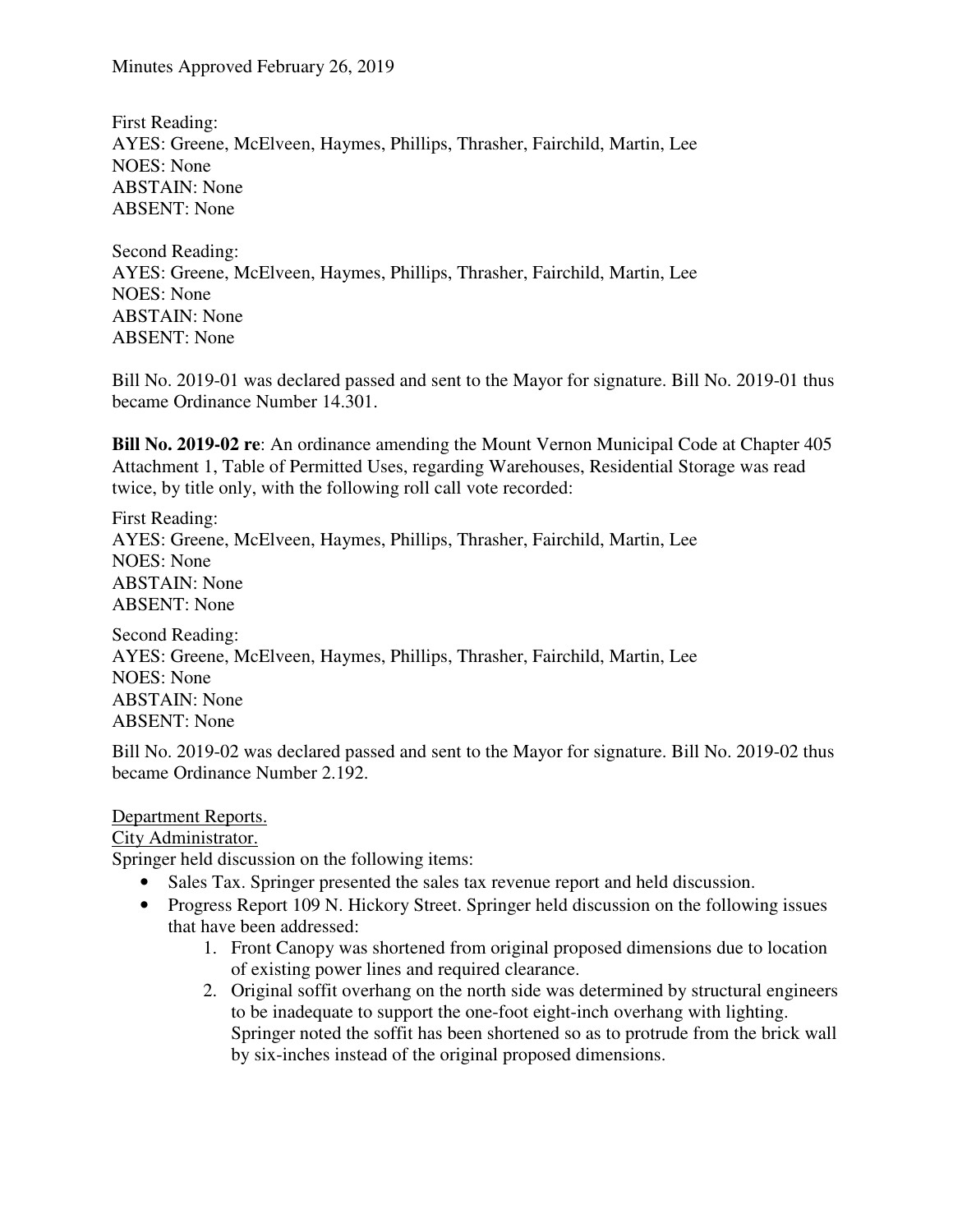3. Springer noted some tiling will remain but carpet will be installed in the area behind the counter. Springer noted similar or complimentary tile could not be found for replacement of tile that was removed.

Springer gave a rough estimate of a timeline for completion of the project with an estimated completion date of April 15, 2019. Discussion was held.

- Community Garden. Springer reported the community garden will be located at 608 Seneker Avenue and will include the corner lot adjacent to it. Springer noted city crews will install a frost-free hydrant at the corner between the two lots. Discussion was held.
- Empire Fiber Attachment Agreement. Springer reported the city had previously approved a pole-attachment agreement with Empire Fiber for a total of six poles for a cost of \$8.46 per pole, annually. Springer noted Empire Fiber recently notified the city of plans for a fiber route which would utilize seventy-seven poles, including the original six poles. Springer noted fifty-six of the seventy-seven poles are out of code compliance and we must devise a plan to bring them into compliance. Springer noted an estimated cost of \$6,000.00 to \$10,000.00 per pole to replace. Discussion was held. Alderman Greene made a motion, seconded by Alderman Haymes to proceed with utilizing Toth Associates to evaluate, assess and process poles to bring into compliance. Discussion was held. Alderman Haymes made a motion to amend the motion, seconded by Alderwoman Lee to include the original motion and a spending cap up to \$15,000.00. With all present members voting in favor, Mayor Eden declared the motion approved.
- Chamber of Commerce Annual Banquet. Springer reported the Chamber of Commerce annual banquet is scheduled for Saturday, February 16, 2019 at 5:30 p.m.

# Treasurer.

Weldy held discussion on the following items:

- Bills. Weldy presented the Bills Paid report and requested any discussion. None brought forth.
- Bills Over \$5,000. Weldy presented bills over \$5,000.00 and requested authorization to pay. Alderman Fairchild made a motion, seconded by Alderwoman Lee to proceed with payment of bills over \$5,000.00 as presented. With all present members voting in favor, Mayor Eden declared the motion approved.
- Transportation Grant Public Hearing. Weldy reported a public hearing is scheduled for Tuesday, February 26, 2019 at 7:00 p.m. to receive input from citizens regarding grant funds for operation of city taxi system. Discussion was held.

# Public Works.

Kelley held discussion on the following items:

- Golf Course. Kelley presented a request to purchase herbicide/chemicals for the Golf Course. Discussion was held. Alderwoman Lee made a motion, seconded by Alderman Fairchild to proceed with purchase of requested chemicals for Golf Course for a cost of \$9,l585.60. With all present members voting in favor, Mayor Eden declared the motion approved.
- WWTP Request to repair headworks crane. Kelley reported the headworks crane was found to be leaking last month by the plant operator. Kelley received a quote to rebuild the crane for \$7,973.73 and noted this was not a budgeted item. Discussion was held. Alderman Phillips made a motion, seconded by Alderman Greene to proceed with rebuild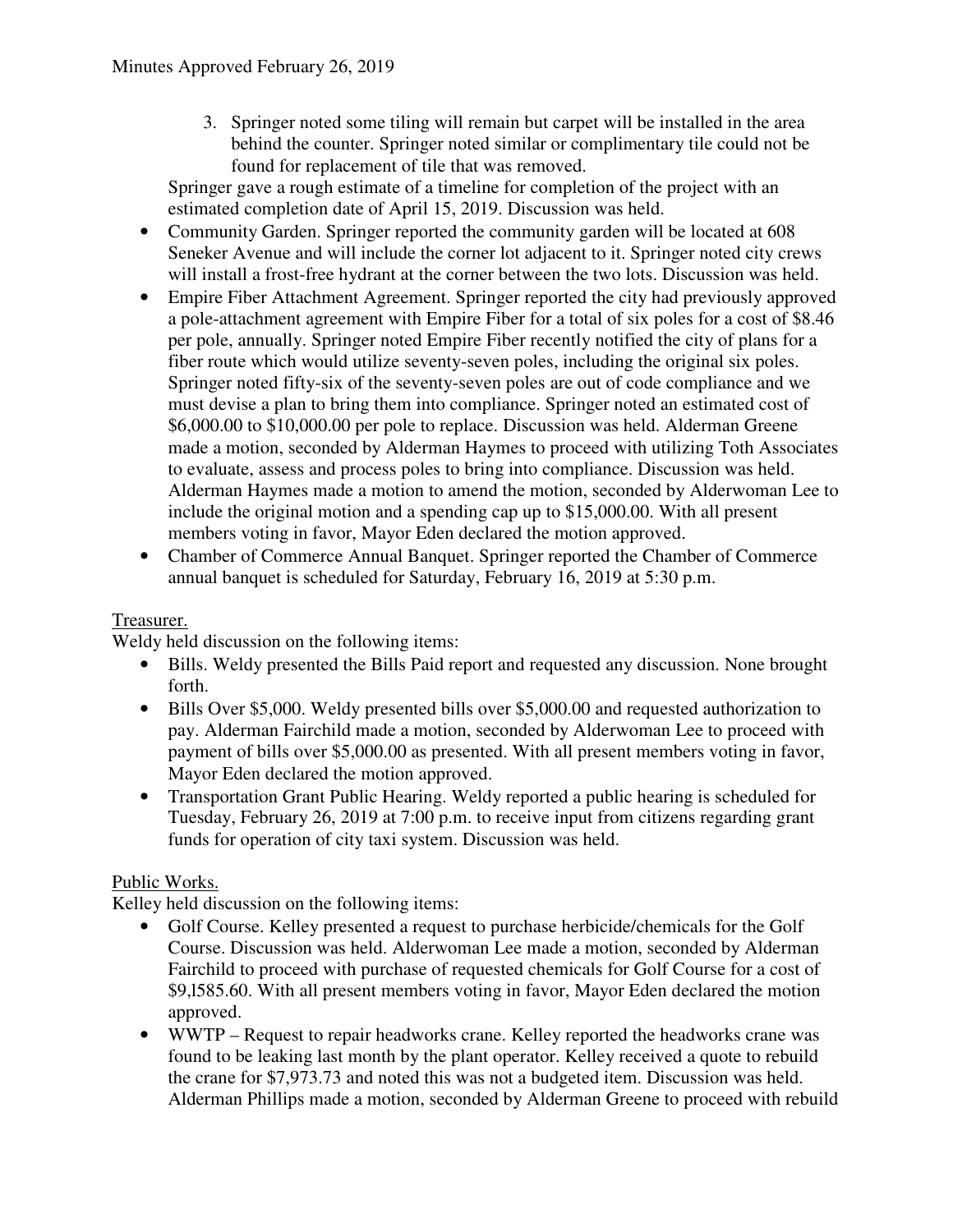of headworks crane for \$7,973.73. With all present members voting in favor, Mayor Eden declared the motion approved.

- Seasonal Employment. Kelley requested permission to proceed with advertisement for 2019 seasonal employees for Public Works, Parks and Golf Departments. Discussion was held. Alderwoman Lee made a motion, seconded by Alderwoman Martin to proceed with advertisement for seasonal employees as requested. With all present members voting in favor, Mayor Eden declared the motion approved.
- UV Maintenance Agreement. Kelley presented a proposed maintenance agreement for UV lights at the Wastewater Treatment Facility. Discussion was held. Alderman Haymes made a motion, seconded by Alderwoman Lee to proceed with contract with WEDECO for one year for \$6,800.00 for maintenance of UV lights at WWTF. With all present members voting in favor, Mayor Eden declared the motion approved.

## Code Enforcement.

Moore held discussion on the following items:

- Statistical Report. Moore presented the January Statistical Report and requested any discussion. None brought forth.
- Planning and Zoning Report. Moore presented the following recommendation from the Commission:
	- $\triangleright$  Moore reported the Planning and Zoning Commission received a request from Living Water Fellowship for de-annexation of approximately two acres located on Lawrence 1112, Parcel Number 86024000000032001. Moore noted reason for request is the building would cost above the building budget due to city code requirements. Discussion was held. Alderman Greene made a motion, seconded by Alderwoman Lee to proceed with deannexation request by Living Water Fellowship as recommended by the Planning and Zoning Commission. With all present members voting in favor, Mayor Eden declared the motion approved.
	- $\triangleright$  Moore reported the commission received a request from Mark Duffy for a lot-split for a parcel of property which currently has three houses. Moore noted the address for the one parcel is 317 and 321 South Market Street and 105 West Pleasant Street. Moore noted if the lot-split is approved, it will not cause any changes to utilities or the street. Discussion was held. Alderman Greene made a motion, seconded by Alderwoman McElveen to accept recommendation from Planning and Zoning Commission to proceed with lot-split and deeming locations as non-conforming waivers. With all present members voting in favor, Mayor Eden declared the motion approved.
	- $\triangleright$  Moore reported the Commission recommended the Board approve adoption of the following:
		- o Current Code 2006 update to 2018: International Building Codes as follows: International Building Code, International Residential Code, International Plumbing Code, International Mechanical Code, International Fuel and Gas Code, International Energy Conservation Code, International Swimming Pool and Spa Code.
		- o Current Code 2006 update to 2017 International Electric Code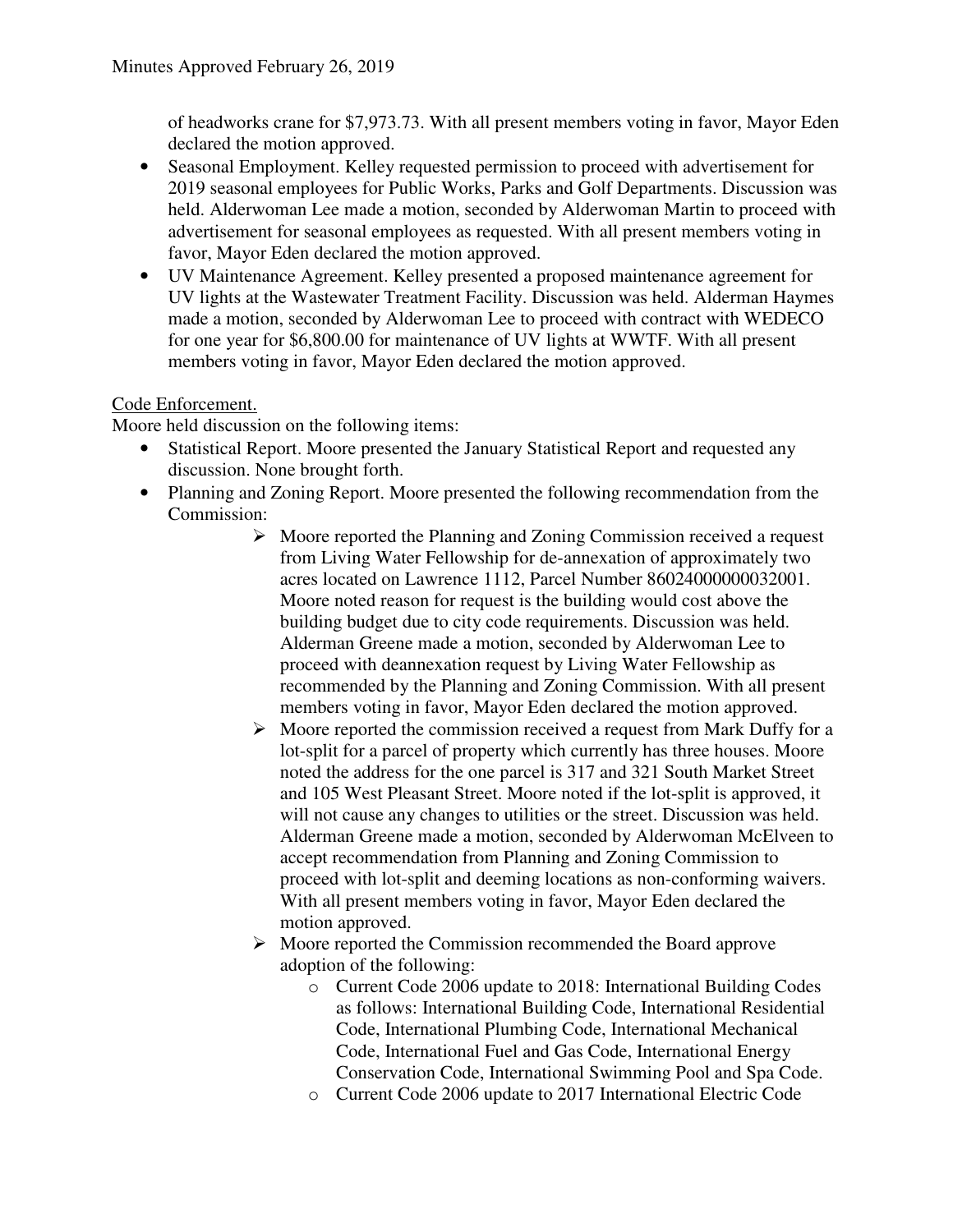o Request contractors to be licensed. Moore recommended this provision not be effective until January 1, 2020, so as to allow staff time to update codes and licensing. Discussion was held. Alderman Phillips made a motion, seconded by Alderwoman Lee to accept recommendations as presented. With all present members voting in favor, Mayor Eden declared the motion approved.

## Police.

Hubert held discussion on the following items:

• January Statistical Report. Hubert presented the January Statistical Report and requested any discussion. None brought forth.

### Old Business.

Mayor Eden requested any old business to be brought to the floor for discussion. None brought forth.

### New Business.

Mayor Eden requested any new business to be brought to the floor for discussion. None brought forth.

### Closed Session.

Alderman Phillips made a motion, seconded by Alderwoman Lee to adjourn to close a portion of the meeting pursuant to RSMo, Section 610.021(2) Leasing, purchase or sale of real estate. The following roll call vote was recorded:

AYES: Greene, McElveen, Haymes, Phillips, Thrasher, Fairchild, Martin, Lee NOES: None ABSTAIN: None ABSENT: None

Motion approved. Meeting adjourned for closed session at 7:40 p.m.

### Reconvene.

Meeting reconvened at 8:08 p.m. Mayor Eden determined all Aldermen that were present for closed session adjournment had returned to the meeting. Mayor Eden requested any other business to be brought to the floor for discussion. None brought forth.

### Adjournment.

Mayor Eden announced there being no further business listed on the agenda to come before the Board, the meeting was adjourned. Meeting adjourned at 8:08 p.m.